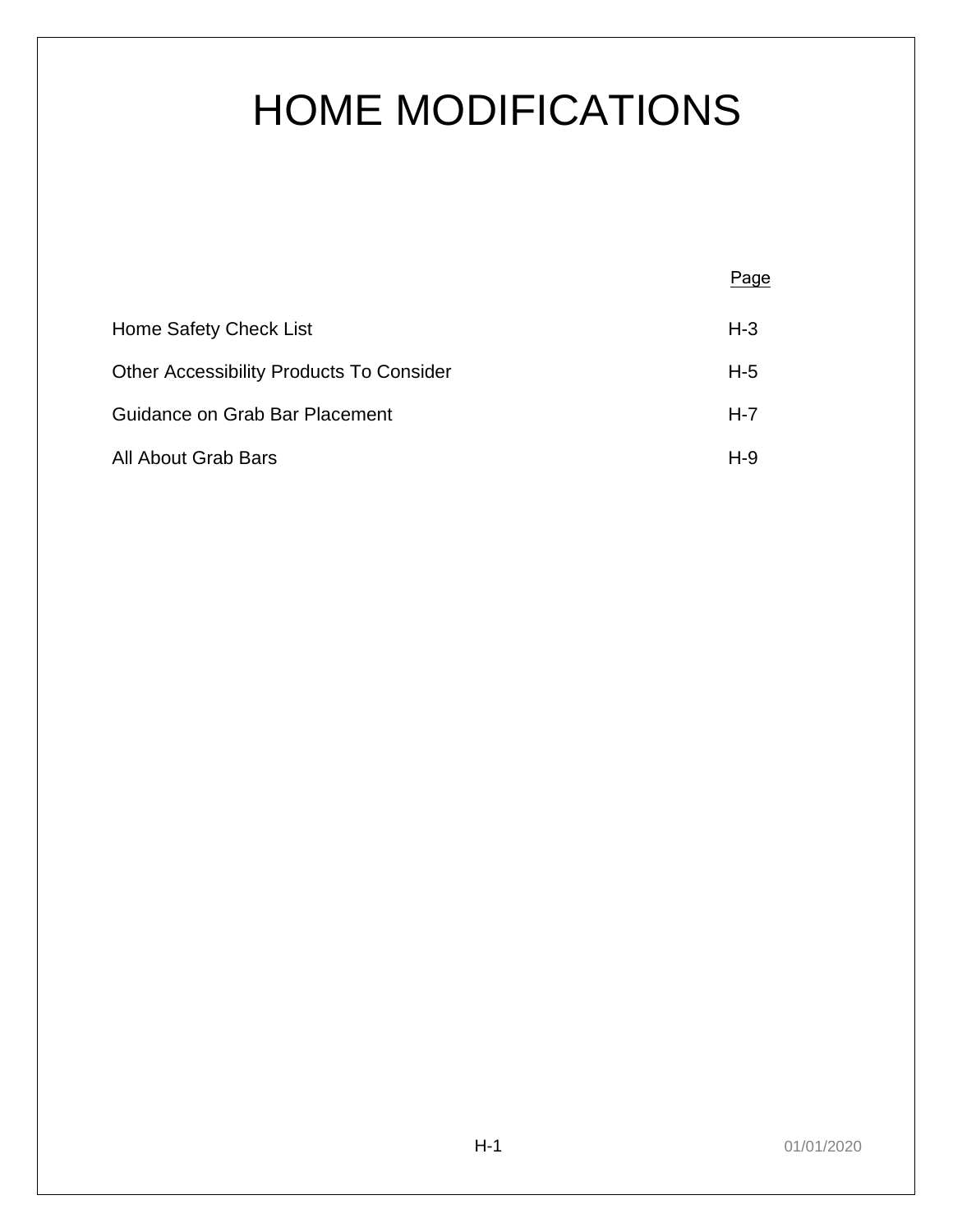(Blank Page)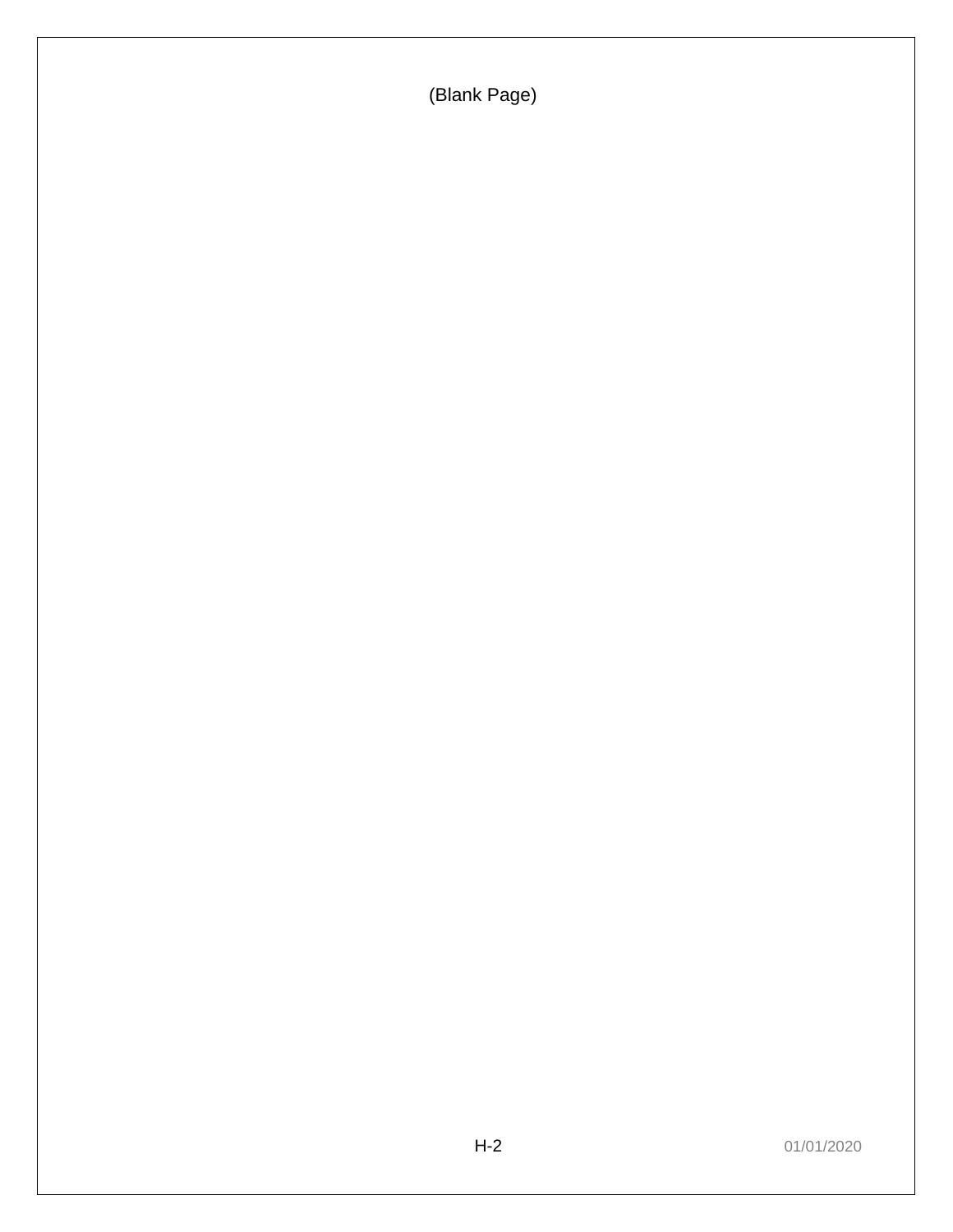

# **Home Safety Checklist**

*Created in partnership with the Administration on Aging* 

*Use this list to identify fall hazards and accessibility issues of the homeowner and family members. Home modification strategies on the reverse side of this page can help prioritize your work. Underline or use a highlighter to note problems and add comments.* 

#### **1. EXTERIOR ENTRANCES AND EXITS**

- □ Note condition of walk and drive surface; existence of curb cuts
- □ Note handrail condition, right and left sides
- □ Note light level for driveway, walk, porch
- □ Check door threshold height
- □ Note ability to use knob, lock, key, mailbox, peephole, and package shelf
- $\Box$  Do door and window locks work?

#### **2. INTERIOR DOORS, STAIRS, HALLS**

- □ Note height of door threshold, knob and hinge types; clear width door opening; determine direction that door swings
- □ Note presence of floor level changes
- $\Box$  Note hall width, adequate for walker/wheelchair
- D Determine stair flight run: straight or curved
- □ Note stair rails: condition, right and left side
- Examine light level, clutter hazards
- □ Note floor surface texture and contrast

#### **3. BATHROOM**

- □ Are basin and tub faucets, shower control and drain plugs manageable?
- □ Are hot water pipes covered?
- $\Box$  Is mirror height appropriate, sit and stand?
- □ Note ability reach shelf above, below basin
- $\Box$  Note ability to step in and out of the bath and shower
- $\Box$  Can resident use bath bench in tub or shower?
- □ Note toilet height; ability to reach paper; flush; come from sit to stand posture
- $\Box$  Is space available for caregiver to assist?

#### **4. KITCHEN**

- □ Note overall light level, task lighting
- □ Note sink and counter heights
- □ Note wall and floor storage shelf heights
- □ Are undersink hot water pipes covered?
- $\Box$  Is there under counter knee space?
- $\Box$  Is there a nearby surface to rest hot foods on when removed from oven?
- $\Box$  Note stove control location (rear or front)

# **5. LIVING, DINING, BEDROOM**

- □ Chair, sofa, bed heights allow sitting or standing?
- $\Box$  Do rugs have non-slip pad or rug tape?
- □ Chair available with arm rests?
- □ Able to turn on light, radio, TV, place a phone call from bed, chair, and sofa?

#### **6. LAUNDRY**

- Able to hand-wash and hang clothes to dry?
- □ Able to access automatic washer/dryer?

#### **7. TELEPHONE AND DOOR**

- $\Box$  Phone jack location near bed, sofa, chair?
- Able to get phone, dial, hear caller?
- Able to identify visitors, hear doorbell?
- Able to reach and empty mailbox?
- D Wears neck/wrist device to obtain emergency help?

#### **8. STORAGE SPACE**

- $\Box$  Able to reach closet rods and hooks, open bureau drawers?
- $\Box$  Is there a light inside the closet?

#### **9. WINDOWS**

- □ Opening mechanism at 42 inches from floor?
- □ Lock accessible, easy to operate?
- $\Box$  Sill height above floor level?

#### **10. ELECTRIC OUTLETS AND CONTROLS**

- □ Sufficient outlets?
- $\Box$  Outlet height, wall locations
- $\Box$  Low vision/sound warnings available?
- □ Extension cord hazard?

#### **11. HEAT, LIGHT, VENTILATION, SECURITY, CARBON MONOXIDE, WATER TEMP CONTROL**

 $\Box$  Are there smoke/CO detectors and a fire extinguisher?

 $\mathcal{L}_\text{max}$  and  $\mathcal{L}_\text{max}$  and  $\mathcal{L}_\text{max}$  and  $\mathcal{L}_\text{max}$  $\mathcal{L}_\text{max}$  and  $\mathcal{L}_\text{max}$  and  $\mathcal{L}_\text{max}$  and  $\mathcal{L}_\text{max}$  $\mathcal{L}_\text{max}$  and  $\mathcal{L}_\text{max}$  and  $\mathcal{L}_\text{max}$  and  $\mathcal{L}_\text{max}$  $\mathcal{L}_\text{max}$  and  $\mathcal{L}_\text{max}$  and  $\mathcal{L}_\text{max}$  and  $\mathcal{L}_\text{max}$  $\mathcal{L}_\text{max}$  and  $\mathcal{L}_\text{max}$  and  $\mathcal{L}_\text{max}$  and  $\mathcal{L}_\text{max}$  $\mathcal{L}_\text{max}$  and  $\mathcal{L}_\text{max}$  and  $\mathcal{L}_\text{max}$  and  $\mathcal{L}_\text{max}$  $\mathcal{L}=\{1,2,3,4,5\}$ 

- $\Box$  Thermometer displays easily readable?
- □ Accessible environmental controls?
- $\Box$  Pressure balance valve available?
- $\Box$  Note rooms where poor light level exists
- □ Able to open windows; slide patio doors?
- □ Able to open drapes or curtains?

#### **COMMENTS:**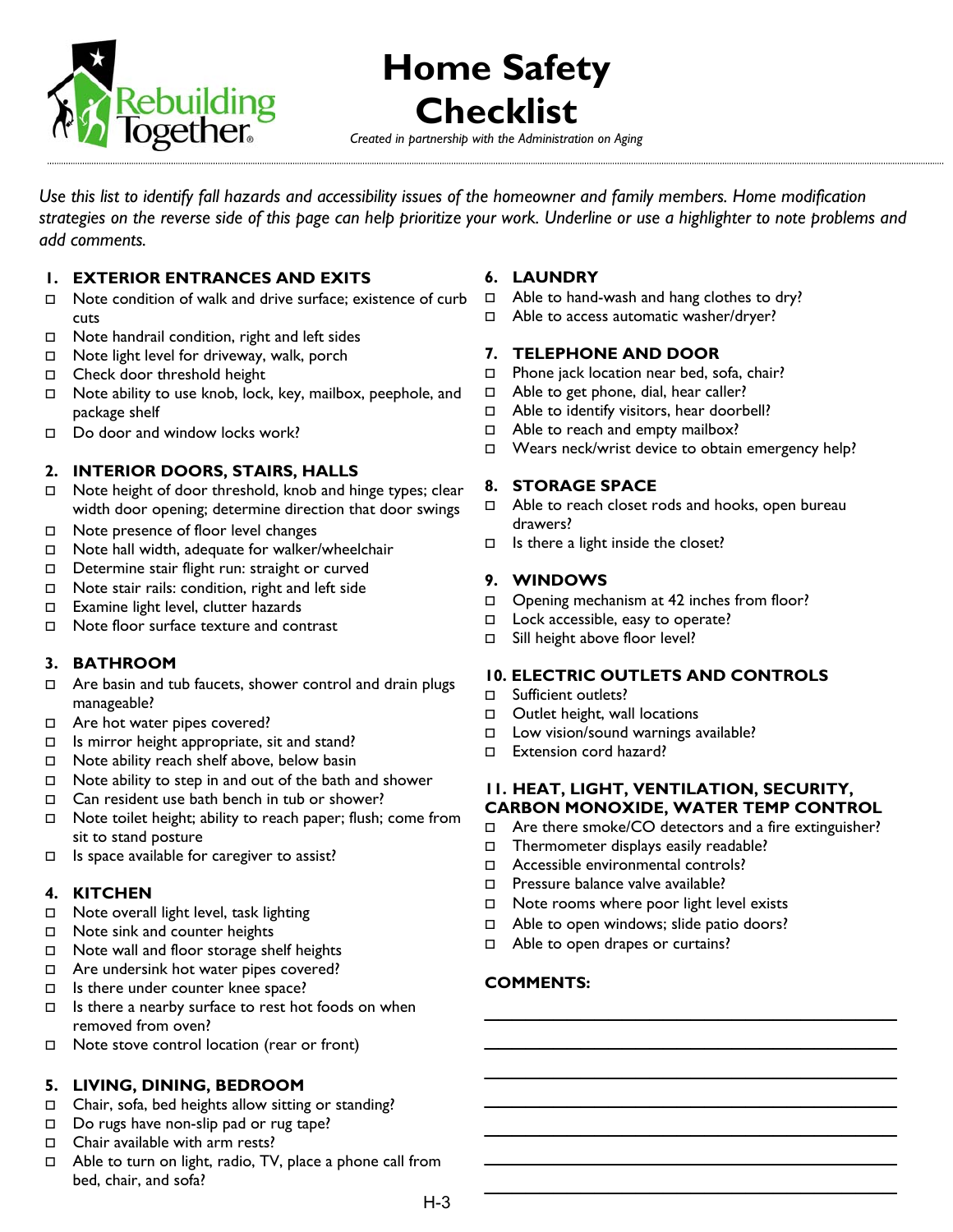*HELP PREVENT FALLS: Use this list to prioritize work tasks. Leave a copy of this list with the family so they can make further improvements.* 

#### **1. EXTERIOR ENTRANCES AND EXITS**

- $\Box$  Increase lighting at entry area
- $\Box$  Install stair rails on both sides
- $\Box$  Install door lever handles; double-bolt lock
- $\Box$  Install beveled, no step, no trip threshold
- □ Remove screen or storm door if needed
- □ Create surface to place packages when opening door
- □ Install peephole on exterior door
- □ Repair holes, uneven joints on walkway
- □ Provide non-slip finish to walkway surface
- Add ramp

#### **2. INTERIOR DOORS, HALLS, STAIRS**

- Create clear pathways between rooms
- □ Apply color contrast or texture change at top and bottom stair edges
- □ Install door lever handle
- $\Box$  Install swing-clear hinges to widen doorway. Minimum width: 32 inches
- $\Box$  Install beveled thresholds (max  $1/2$  inch)
- □ Replace or add non-slip surface on steps
- Repair or install stair handrails on both sides

#### **3. BATHROOM**

- $\Box$  Install swing-clear hinges to widen doorway. Minimum width: 32 inches
- $\Box$  Install secure wall reinforcement and place grab bars at toilet, bath and shower
- $\Box$  Install adjustable-height shower head
- Install non-slip strips in bath/shower
- $\square$  Secure floor bathmat with non-slip, double-sided rug tape
- $\Box$  Elevate toilet height by adding portable seat or raising toilet base on a pedestal
- Adapt flush handle or install flush sensor
- Adapt or relocate toilet paper dispenser
- $\Box$  Round counter corners to provide safety
- $\Box$  Insulate hot water pipes if exposed
- $\Box$  Create sitting knee clearance at basin by removing vanity door and shelves underneath
- $\Box$  Install mirror for sitting or standing view
- □ Install good-quality non-glare lighting
- $\Box$  Install shower with no threshold if bathing abilities are severely limited

#### **4. KITCHEN**

- $\Box$  Increase task lighting at sink, stove, etc.
- Install D-type cupboard door handles
- $\Box$  Install adjustable shelving to increase access to upper cabinets
- $\Box$  Increase access to under counter storage space by installing pull-out units
- $\Box$  Insulate hot water pipes if exposed
- □ Install hot-proof surface near oven
- $\Box$  Install switches and outlets at front of counter
- □ Install pressure-balanced, temperature-regulated, lever faucets
- $\Box$  Create sitting knee clearance under work sites by removing doors or shelves
- $\Box$  Improve color contrast of cabinet and counters surface edges for those with low vision
- □ Add tactile and color-contrasted controls for those with low vision

#### **5. LIVING, DINING, BEDROOM**

- $\Box$  Widen or clear pathways within each room by rear- ranging furniture
- □ Secure throw and area rug edges with double-sided tape
- $\Box$  Improve access to and from chairs and beds by inserting risers under furniture legs
- $\Box$  Use side bed rail or chairs with armrests
- $\Box$  Install telephone jack near chair or bed
- □ Enlarge lamp switch or install touch-control lamp at bedside
- $\Box$  Install adjustable closet rods, shelving and light source for better storage access
- $\Box$  Install vertical pole adjacent to chair and sofa
- □ Raise furniture to appropriate height using leg extender products
- □ Install uniform level floor surfaces using wood, tile or lowpile rugs

#### **6. LAUNDRY**

- $\Box$  Build a counter for sorting and folding clothes
- Adjust clothesline to convenient height
- □ Relocate laundry appliances

#### **7. TELEPHONE AND DOOR**

- $\Box$  Install phone jacks near bed, sofa, and chair
- □ Install peephole at convenient height
- $\Box$  Install flashing light or sound amplifier to indicate ringing doorbell for those with visual or hearing problems
- $\Box$  Install mailbox at accessible height

#### **8. STORAGE SPACE**

- $\Box$  Install lights inside closet
- $\Box$  Install adjustable closet rods and shelves
- $\Box$  Install bi-fold or pocket doors

#### **9. WINDOWS**

 $\Box$  Install handles and locks that are easy to grip, placed at appropriate heights

#### **10. ELECTRICAL OUTLETS AND CONTROLS**

- $\Box$  Install light fixtures or outlet for lamps
- $\Box$  Install switches at top and bottom of stairs

#### **11. HEAT, AIR, LIGHT, SECURITY, WATER TEMP, CARBON MONOXIDE CONTROLS**

- $\Box$  Install smoke/CO detectors, fire extinguishers
- $\Box$  Increase residents' access to environmental control systems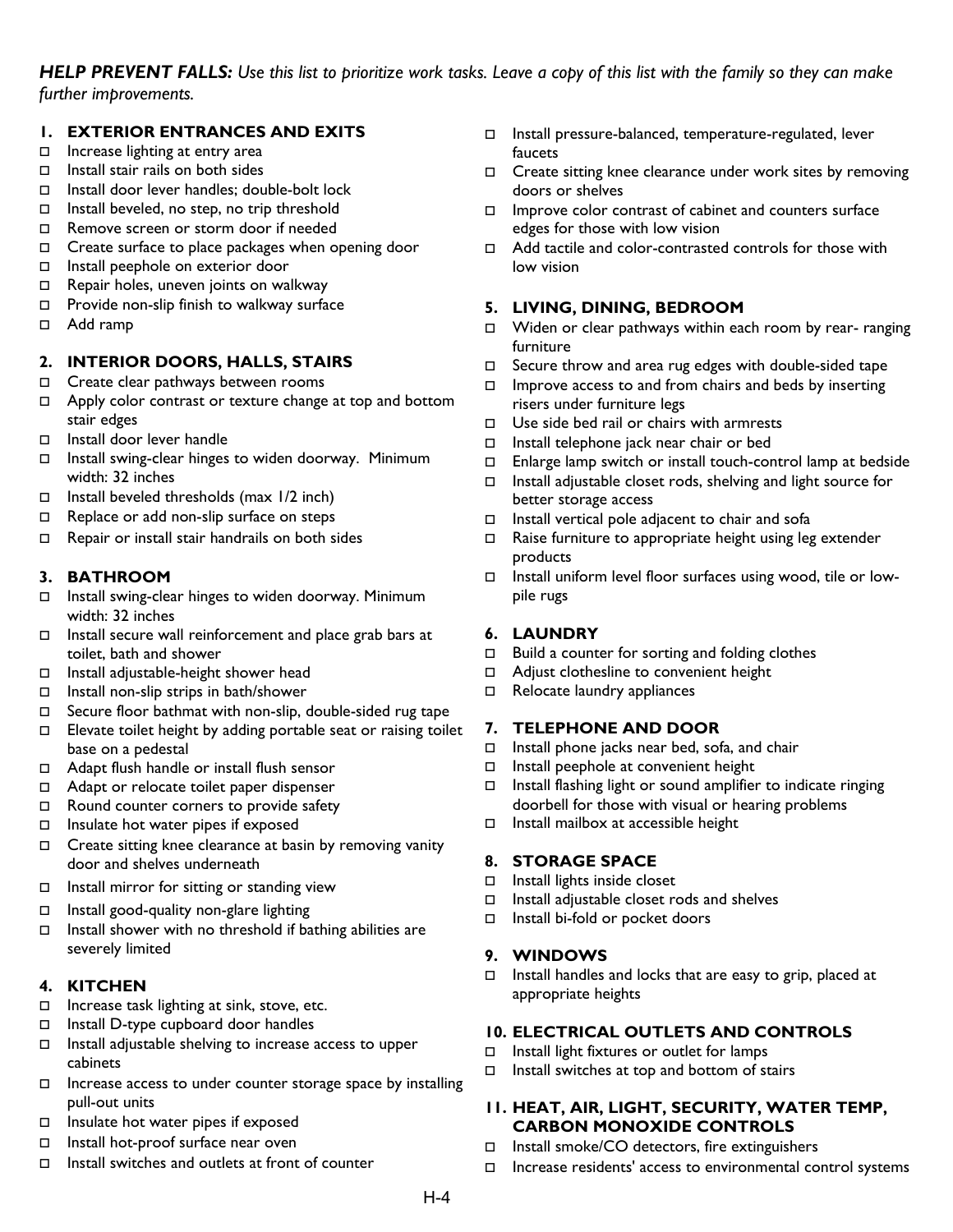# **OTHER ACCESSIBILITY PRODUCTS TO CONSIDER THAT ARE NOT AVAILABLE FROM RT**‐**AFF BUT AT HOME DEPOT or LOWE'S**

| <b>ITEM</b> |                                                                                                                                                      | <b>BRAND</b> | <b>MODEL</b>     | <b>INTERNET#</b> | <b>SKU</b> | <b>PRICES</b> |  |
|-------------|------------------------------------------------------------------------------------------------------------------------------------------------------|--------------|------------------|------------------|------------|---------------|--|
|             | <b>Hand held shower</b>                                                                                                                              | Moen         | 26000SRN         | 304218463        | 1003017155 | \$59.98       |  |
|             | 6-spray settings provide a variety of water flow options<br>Easy release and return with magnetix docking system                                     |              |                  |                  |            |               |  |
|             | <b>Grab Bar with Integrated Towel Bar</b>                                                                                                            | <b>Moen</b>  | <b>LR2350DBN</b> | 2030563473       | 1000671537 | \$38.76       |  |
|             | 24 in. Grab Bar with Integrated Towel Bar<br>Mounts on the wall                                                                                      |              |                  |                  |            |               |  |
|             | <b>Grab Bar with Integrated Paper</b>                                                                                                                | <b>Moen</b>  | <b>LR2352DBN</b> | 203056348        | 1000673007 | \$35.24       |  |
|             | 12 in. Designer Grab Bar with Integrated Paper Holder<br>Helps reduce clutter in bathrooms<br>Multi-functional design combines convenience and style |              |                  |                  |            |               |  |
|             | <b>Transfer bench</b>                                                                                                                                | <b>Delta</b> | <b>DF565</b>     | 203399003        | 567445     | \$79.99       |  |
|             | Straddles side of tub allowing a bather transfer easily.                                                                                             |              |                  |                  |            |               |  |
|             | <b>Adjustable Shower and Tub Chair</b>                                                                                                               | <b>Delta</b> | <b>DF599</b>     | 203399005        | 606298     | \$54.98       |  |
|             | Sits inside tub or shower allowing bather to sit.                                                                                                    |              |                  |                  |            |               |  |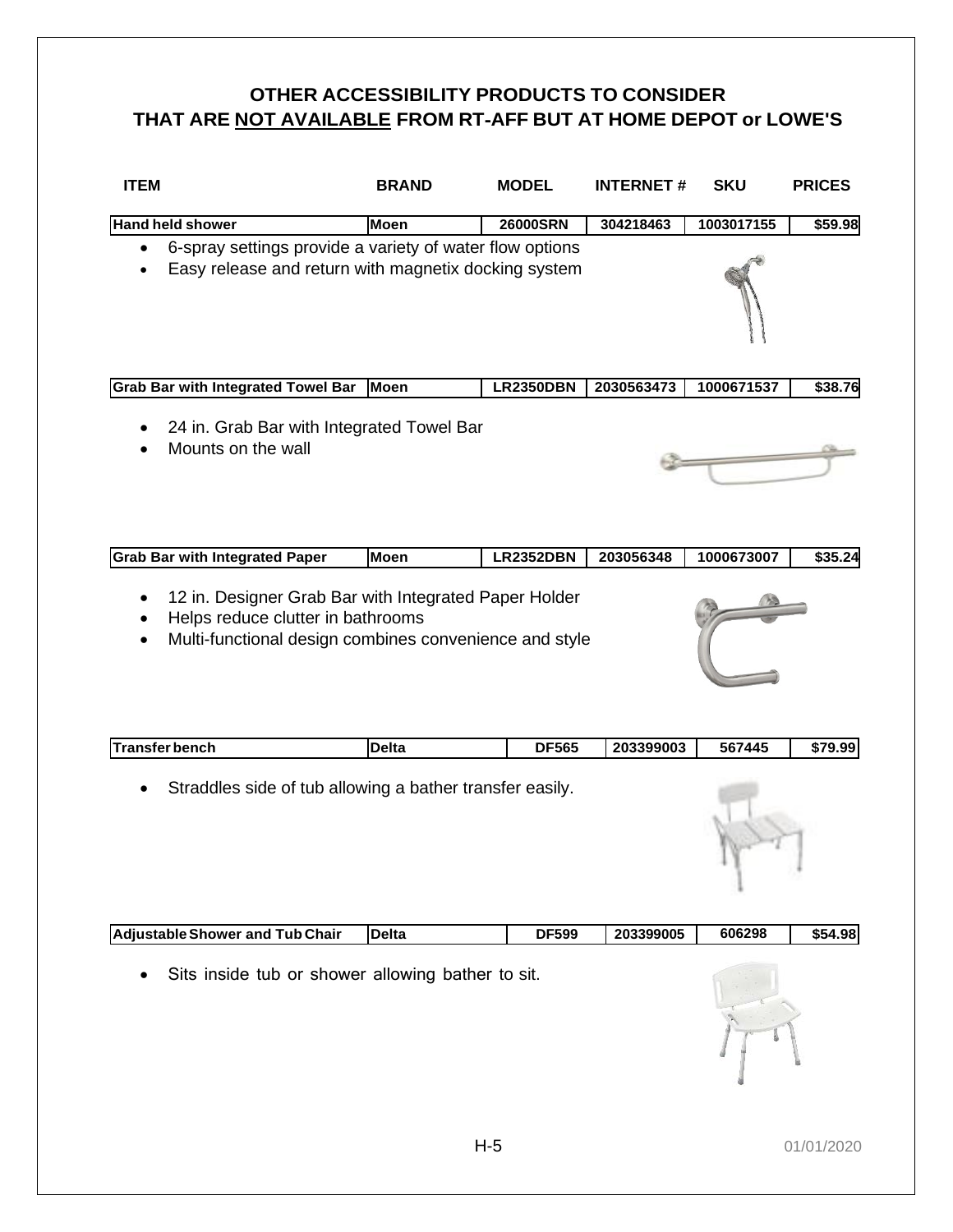| <b>ITEM</b>                                                                                          | <b>BRAND</b>                                                                                                           | <b>MODEL</b> | <b>INTERNET#</b> | <b>SKU</b> | <b>PRICES</b> |  |
|------------------------------------------------------------------------------------------------------|------------------------------------------------------------------------------------------------------------------------|--------------|------------------|------------|---------------|--|
| <b>Shower Chair with Commode</b>                                                                     | Drive Medical                                                                                                          | 11114kd-1    | 205525208        | N/A        | \$102.23      |  |
|                                                                                                      | Can be used as a standalone commode (includes bucket).<br>Or as a shower chair. Or as a frame over an existing toilet. |              |                  |            |               |  |
| <b>Toilet Safety Bar</b>                                                                             | <b>Delta</b>                                                                                                           | <b>DF575</b> | 203398995        | 134694     | \$41.98       |  |
| Two 9" high safety rails help persons get up and down.<br>Easily attaches to the toilet<br>$\bullet$ |                                                                                                                        |              |                  |            |               |  |

These items are available from home centers. The item numbers are from Home Depot. Go to Homedepot.com, enter internet number in search box. If a SKU number is listed, it should be available in the store. No SKU, you may need to get the item Online. It's fine to get these any other place. Larger pharmacies carry similar items.

# **Other suggestions that are not available from RT-AFF and where to get them**

#### **RAISED TOILETS/CHAIR HEIGHT TOILETS**

Raised toilets are available for order online or pick up at home centers. There are several different makes and models of ADA-approved raised toilets. Try to get one that says "ADA Approved" and/or has a seat height of 16.5-17 inches and costs less than \$200. When selecting one make sure it is not too big as to impede opening of the bathroom door and check height of tank if there are any shelves or anything in the way. Be sure to get (if not included) wax ring, supply line, guts and seat.

# **LEVER-STYLE**

There are several models of new faucets available at the home centers from \$25.00 up.

# **LEVER-STYLE DOOR HANDLES**

There are several models available at the home centers from \$15-30.

# **NON-SLIP RUG MATS**

Both Lowe's and Home Depot have them in the rug section. There are mats in various sizes. Match approximately the size of the rugs you want to secure and cut to fit. Note if the throw rugs are on hard or carpeted surfaces (the mats are different).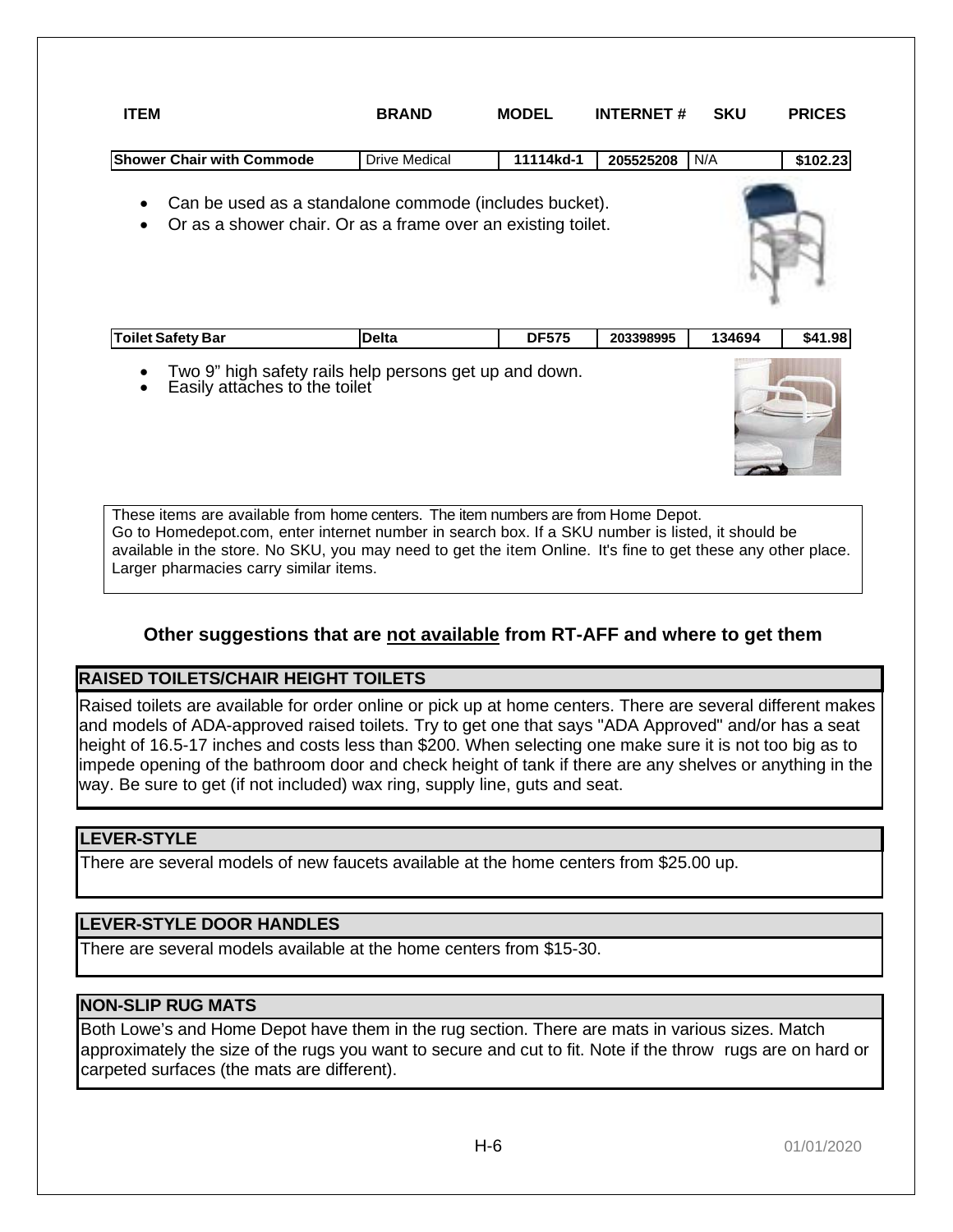# **Guidance on Grab Bar Placement**

Revised 5 Feb18

### **For bathtubs:**

The top of horizontal grab bars on the long wall should be 33 to 36 inches above the floor and 36 to 42 inches long. If the homeowner bathes sitting in the tub, a second horizontal bar should be 8- 10 inches above the rim of the tub.

The top of horizontal grab bars on the control end should similarly be 33 to 36 inches above the floor and a minimum of 24 inches long.

Vertical grab bars for entering the bathtub need to be at least 18 inches long and mounted 3 to 6 inches above the horizontal bar — that is 36 to 42 inches above the floor, depending on the height of any horizontal grab bar.

For Bathtubs with a Permanent Seat For Bathtubs without Permanent Seats



18 min  $\frac{3-6}{75-150}$  $8 - 10$  $33 - 36$ <br> $840 - 915$ <br>Section 609.4 205-255 (a) Elevation

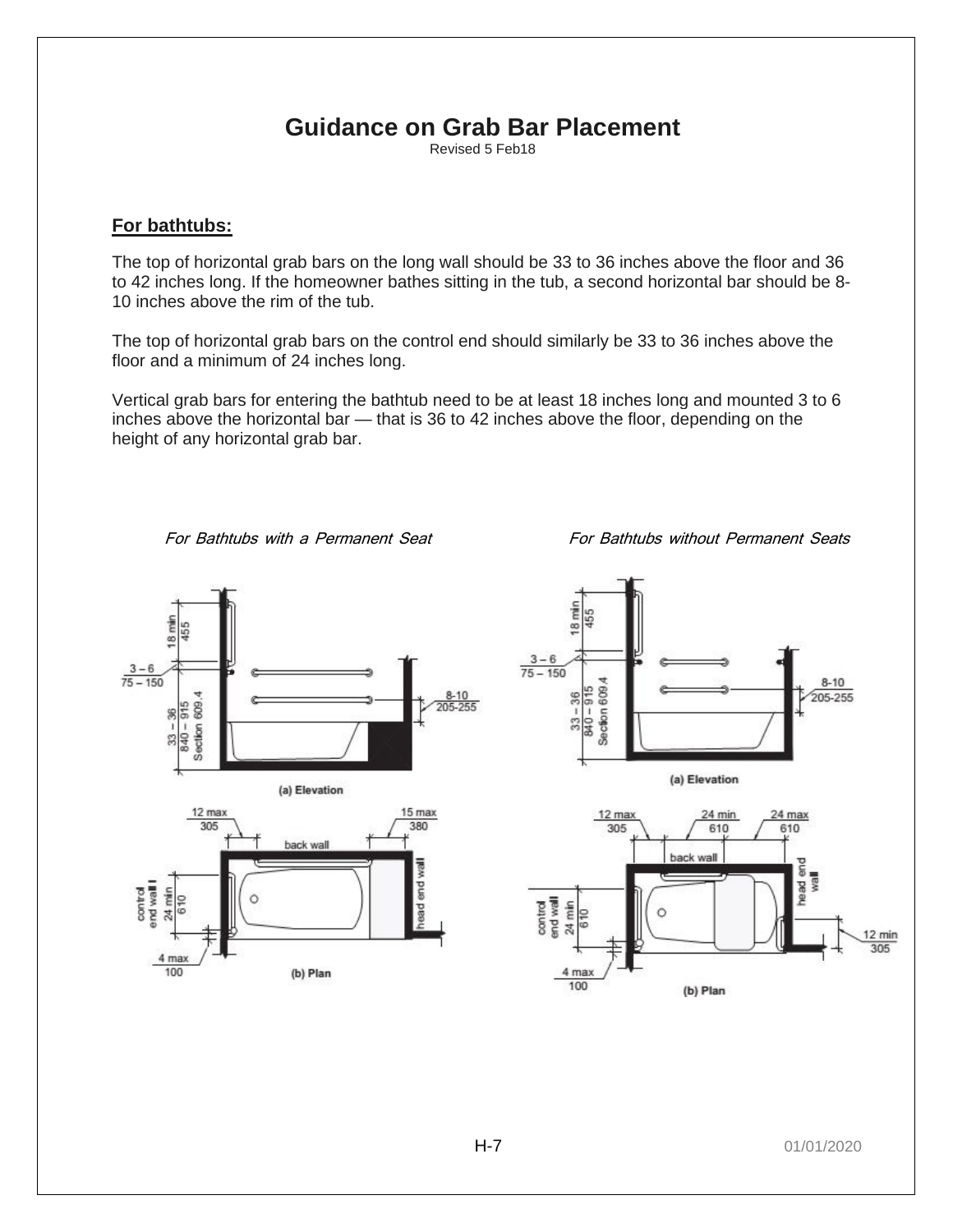# **For toilets:**

For toilets, the elevations are similar with horizontal grab bars at 33 to 36 inches above the floor and at least 42 inches long. Vertical grab bars should be at least 18 inches long with the bottom 39 to 41 inches above the floor.

#### Side Wall Grab Bar Placement **Rear Wall Grab Bar Placement**





#### References:

Accessed on web 28 Jan18.

International Code Council 2009 A117 Accessible and Usable Buildings and Facilities, [Chapter 6](https://codes.iccsafe.org/public/document/ICCA117_12009/chapter-6-plumbing-elements-and-facilities)  [Plumbing Elements and Facilities](https://codes.iccsafe.org/public/document/ICCA117_12009/chapter-6-plumbing-elements-and-facilities)

(https://codes.iccsafe.org/public/document/ICCA117\_12009/chapter-6-plumbing-elements-andfacilities).

Moen/ Professional – [Know the Code on Grab Bars](http://pro.moen.com/news-and-insights/trade-tips/cms/article?id=140) (http://pro.moen.com/news-and-insights/trade-tips/cms/article?id=140)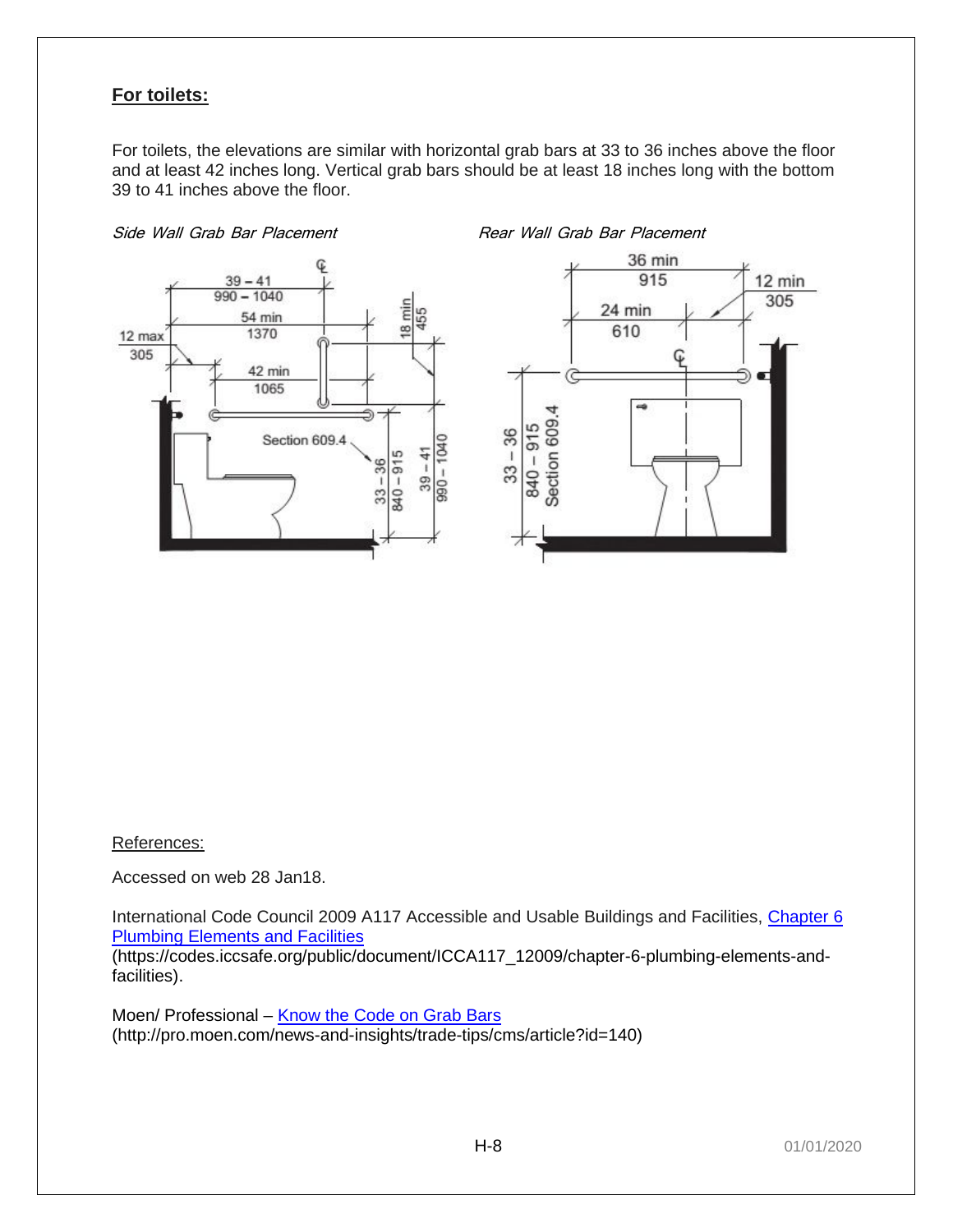# **All About Grab Bars**

Revised Feb 2018

# **TWO RULES FOR SECURING GRAB BARS**

- 1. The grab bar must be fastened securely to the wall be rock solid.
- 2. The wall needs to be solid enough to support the grab bar. If it's not, repair any water damaged or deterioration to the wall before installing the grab bar.

Anchoring the grab bar to a stud is ideal, but there are good options for using hollow-wall anchors in most tile walls if a stud is not available. Note that ½" drywall alone is not sufficient for fastening a grab bar.

# **POSTIONING GRAB BARS AT THE RIGHT LOCATION**

RT-AFF generally follows ADA guidelines about the height and location of grabs, which are summarized below. However, it's important to take into account occupants' individual needs, including:

- their height
- whether they bathe sitting in the tub or shower standing up
- whether they use a shower chair/stool
- which end they enter the tub/shower
- whether they are stronger on one side, etc.

If one of the occupants is an extremely large person, consult with RT-AFF staff.

Grab bars are generally attached horizontally inside the tub/shower area and often vertically to provide support stepping in and out. Grab bars are generally not installed at a diagonal angle. For example, if the studs are 16" apart, don't install an 18" grab bar at an angel to hit the studs at each end. Instead, place the grab bar horizontally and use a hollow-wall anchor at one end. (Also note that RT-AFF has 16" and 32" grab bars, which may align better with studs than other lengths.)

# **TOOLS AND MATERIALS, YOU WILL NEED**

The tools, materials, and techniques used depend on the wall, its substrate, and what options you have for fastening the grab bar, most importantly whether a stud is available to fasten the grab bar at one or both ends, and, if not, whether there is enough space to use a hollow-wall anchor.

- Masking or painters' tape
- Drill, preferably a hammer drill
- Phillips head screw driver
- $-1/16"$  drill bit
- Stud finder
- **Level**
- **Sharpie**
- Hammer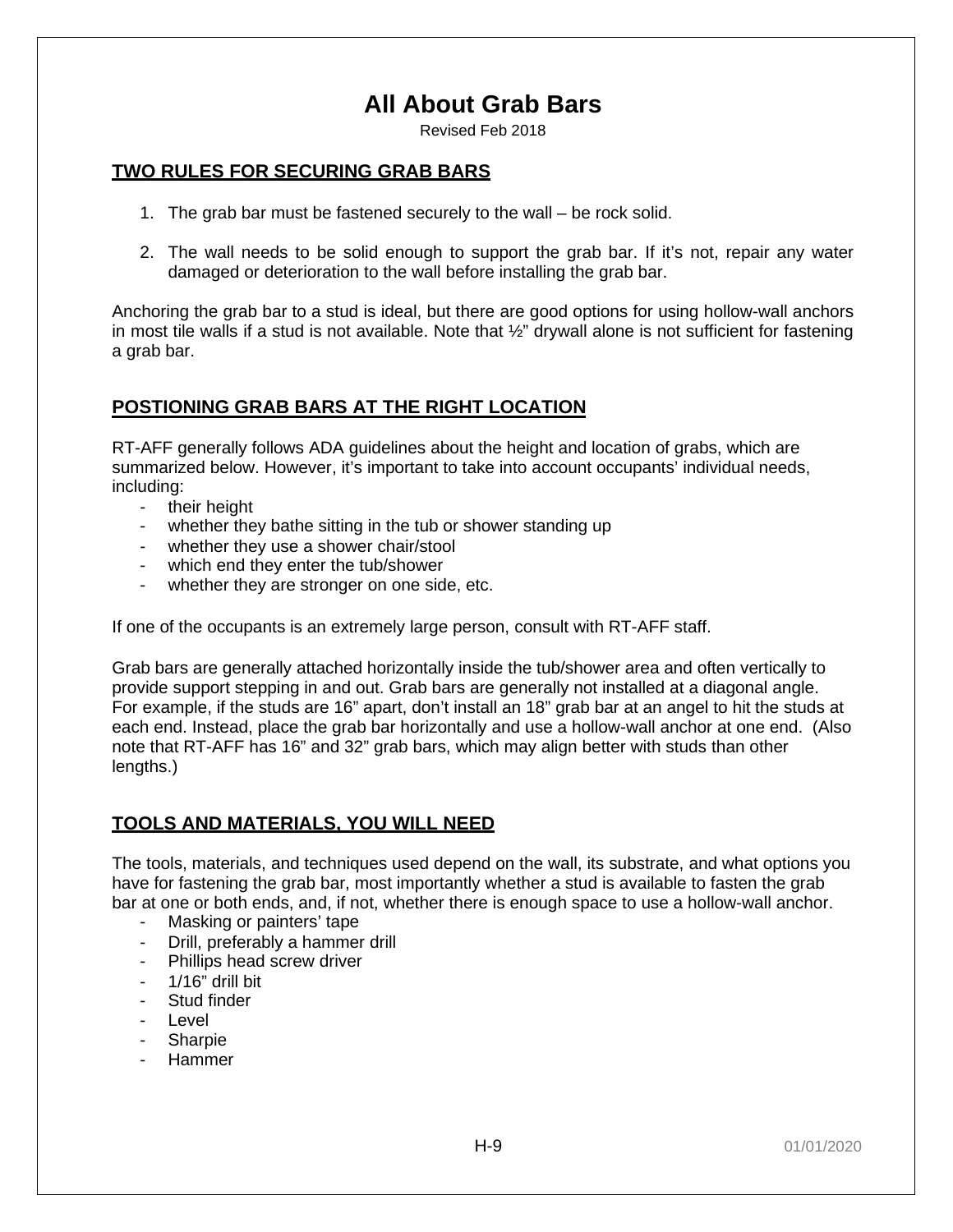# **The Mini Grab Bar Installation Kit Rebuilding Together loans our House Captains includes:**

| - $\frac{1}{4}$ and $\frac{1}{2}$ tile bits | - A supply of $3/16" - 24$ (#10-24) screws |
|---------------------------------------------|--------------------------------------------|
| - A supply of SnapToggles                   | - Wire probe to test pilot holes           |
| - Alcohol pads                              | - Safety glasses                           |
| Rags                                        |                                            |
| - Tube of white silicon caulk               |                                            |
|                                             |                                            |

# **Optional but helpful items:**

| - Rubber mallet          | - Long phillips bit or extension for drill |
|--------------------------|--------------------------------------------|
| - Drop cloth             | - Shop vac                                 |
| - Scotch tape            | - Hacksaw blade                            |
| $\frac{1}{2}$ oak dowels | - Construction adhesive                    |

# **WHAT METHOD TO USE**

| <b>If</b>                                   | Use      |
|---------------------------------------------|----------|
|                                             |          |
| You can find studs                          | Method 1 |
| You can't find stud at one or both ends     | Method 2 |
| You can expose the wall from behind         | Method 3 |
| You are doing a total bathroom remodel      | Method 4 |
| You are installing into vinyl or fiberglass | Method 5 |

# *OOPS! Now what should I try?*

# **METHOD 1- STUDS**

At least two 2" stainless steel screws on each end must hit solid wood.

Grab bars are usually mounted on tile in bathrooms. (See Method 5 if a plastic or fiberglass tub surround is present.)

- 1. Position the grab bar at the approximate desired location on the wall and check whether both ends lie flat against the tile. Try to avoid places where a pipe orwire is likely to run. For example, using a 24" grab at the control end of a shower usually provide ample clearance for water lines from the faucet to the shower head.
- 2. Find the studs with a stud finder or by tapping on the wall for a solid sound. It is usually easier to run a stud finder on the flat wall above the tiles than on the tiles themselves (and assume the stud is vertical). If the tile does not extend all the way to the ceiling, you can use a small nail and hammer for confirmation. It's easy to caulk nail holes in the drywall above the tile with silicon caulk.
- 3. Confirm you are in the stud at one end by drilling a pilot hole with a 1/8" (or smaller) tile bit behind where the grab bar flange will go, preferably in a grout line between the tiles. A hammer drill makes drilling through tile much easier. Be sure and fill the unused holes with caulk after you are done. Then use a hammer and nail to confirm you've hit the stud through the pilot hole. HINT: if the drill bit wanders, stick on Scotch Tape to help the bit get started.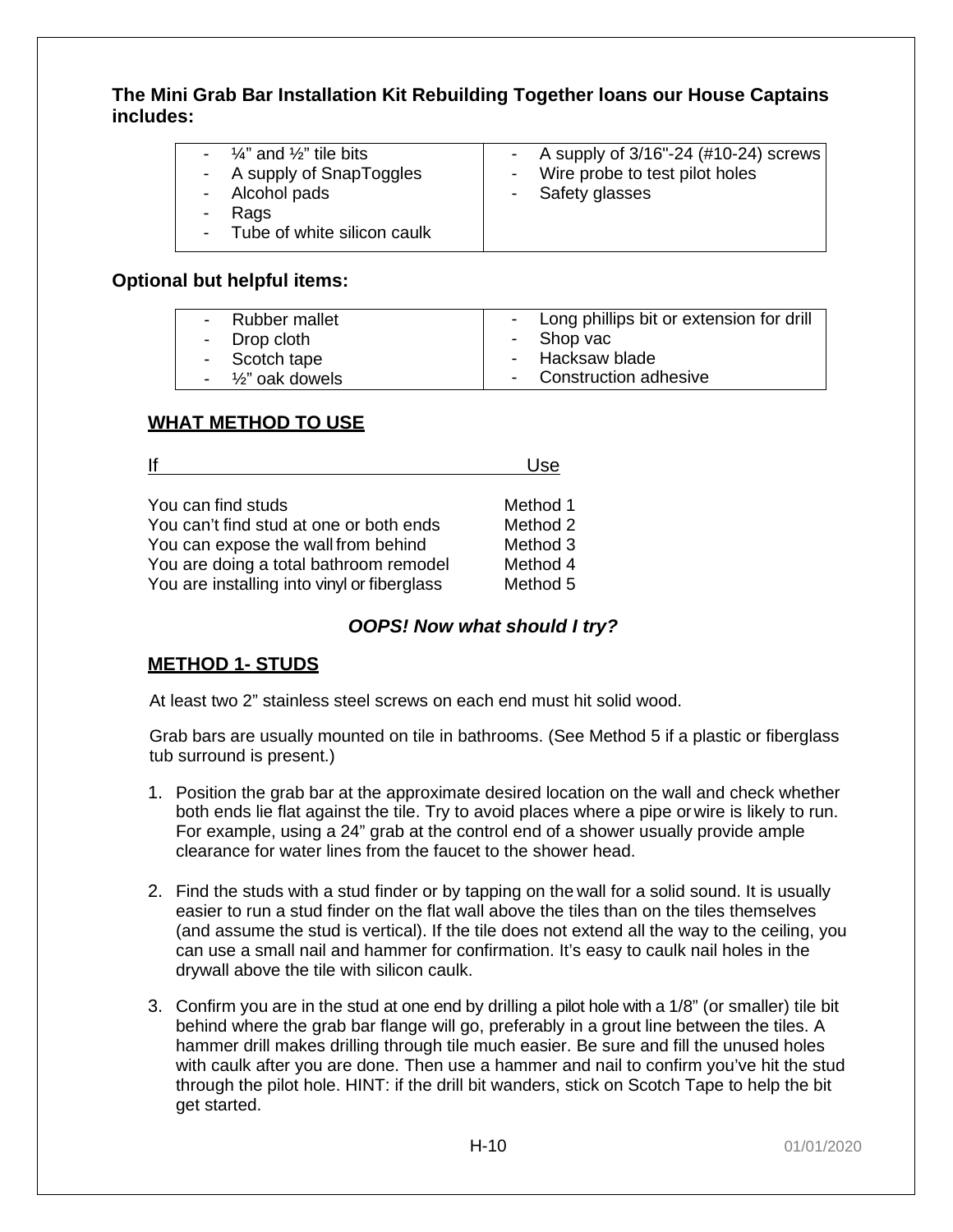- 4. If you are satisfied a stud is present, carefully position the grab bar, making sure it's level, and use a Sharpie to mark two holes in the flange at each end. Then drill a pilot hole at the other end to determine whether a stud is present. If you have a stud at each end, then drill use a 1/4" tile bit to drill two holes at each end for the 2" stainless steel screws.
- 5. Apply silicon caulk to the back of the flange to protect against moisture intrusion.
- 6. Secure the grab bar using stainless steel screws that are at least 2" long. Don't use screws that will rust. After securing the grab bars, caulk over the screw heads and all around the round mounting bracket with silicone caulk before attaching the cover. Hint: if the cover is stuck on the grab bar mounting bracket before it is installed, tap the edge of the bracket from the back side with a hammer.
- 7. Use the "gorilla test". Grab the bar with both hands and yank on it with all your might. It shouldn't budge.

# **METHOD 2 - CAN'T FIND A STUD AT ONE OR BOTH ENDS**

If a stud is not present at one or both ends, you'll probably need to use a hollow-wall fastener. To anchor into hollow walls, such as tile on drywall, RT-AFF recommends using at least two 3/16" heavy duty SnapToggles at each end of the grab bar.

If a stud is not present at one or both ends, it's very important to drill a pilot hole with a 1/8" or smaller tile bit and then use a wire, such as a coat hanger or paperclip, to explore how much room there is in the wall cavity, both depth and width.

- SnapToggles require 1 7/8" clearance behind the wall to have room to open
- Snap Toggles also require about  $\frac{1}{2}$ " horizontal clearance, so if your pilot hole is right against a stud, you will need to adjust the grab bar enough for the SnapToggle to miss the stud (or the other direction to fasten into the stud with screws).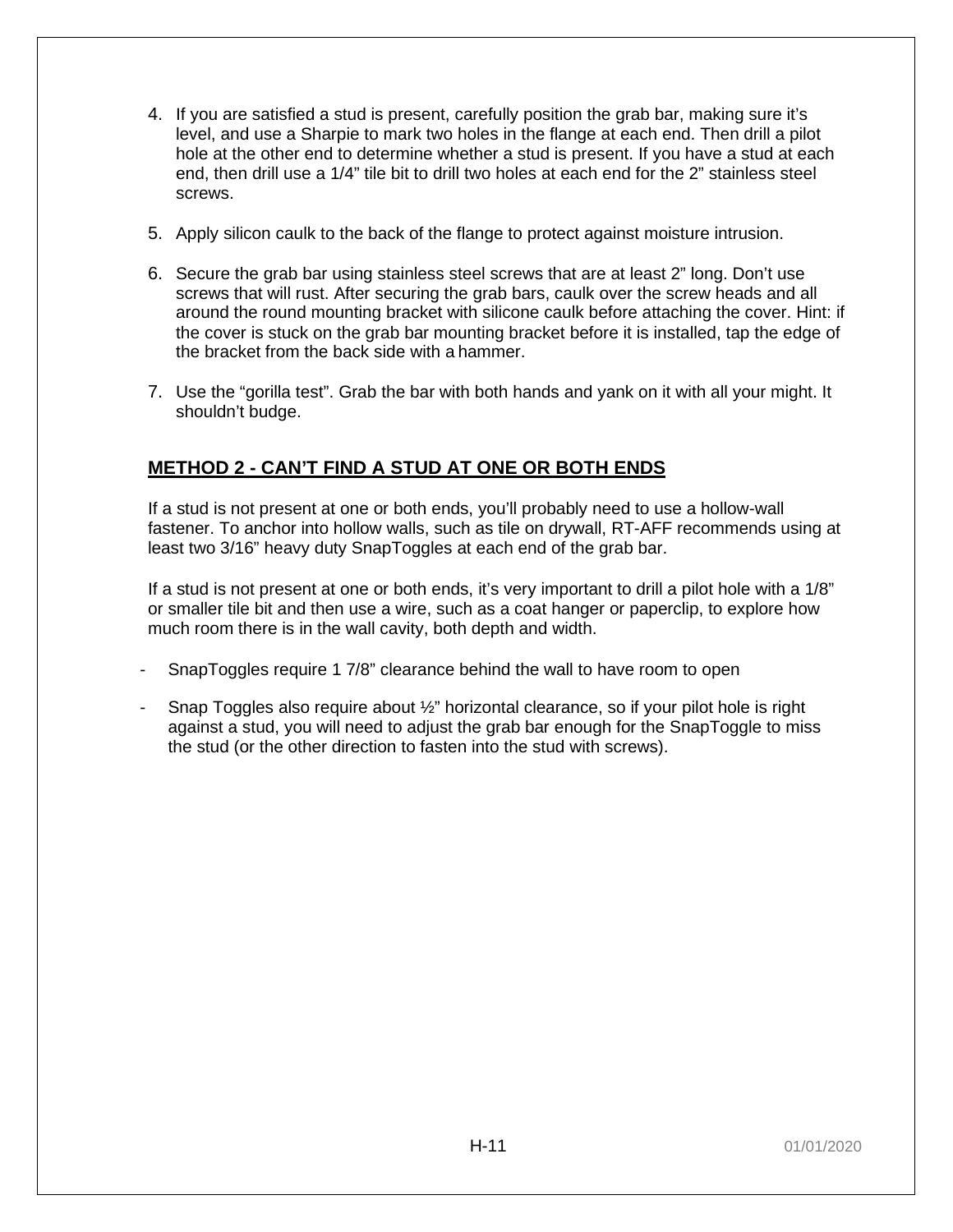

Drill 1/2" hole. Hold metal channel flat alongside plastic straps and slide channel through hole. Minimum clearance behind wall: 1-7/8".



Snap straps at wall by pushing side to side, snapping off straps level with flange of cap.



Hold ends of straps between thumb and forefinger and pull toward you until channel rests flush behind wall. Slide plastic cap along straps with other hand until flange of cap is flush with wall.



Place grab bar over flange. Insert bolt through the grab bar flange and tighten until flush against grab bar, then stop. Do not over-tighten.

Source: http://www.toggler.com/pdf/toggle.pdf

- 1. Once you have drilled pilots and used a wire probe to confirm adequate clearance for SnapToggles, carefully position the grab bar and use a Sharpie to mark at least two holes in the flange at each end.
- 2. Using these marks, drill two holes at each end with a tile bit: Use a  $\frac{1}{2}$ " tile bit for SnapToggles, and a ¼" inch tile bit if one end aligns with a stud.
- 3. Insert and seat the SnapToggles as illustrated above. Before putting up the grab bar, it's helpful to screw in the 3/16"-24 machine screw into the SnapToggle with your fingers to ensure the threads align – or to learn whether the angle of the screw may not be quite square.
- 4. Apply silicon caulk to the back of the flanges.
- 5. Fasten the grab bar at each end, using 3/16"-24 machine screws for the SnapToggles. Be gentle in starting the screws so as not to break the plastic. Tighten the screws snugly, but avoid over-tightening, which could crush the drywall. Using a Phillips screwdriver instead of a drill provides a good feel for how much to tighten.
- 6. Seal the heads of the screws with silicone caulk. Install the cover plate.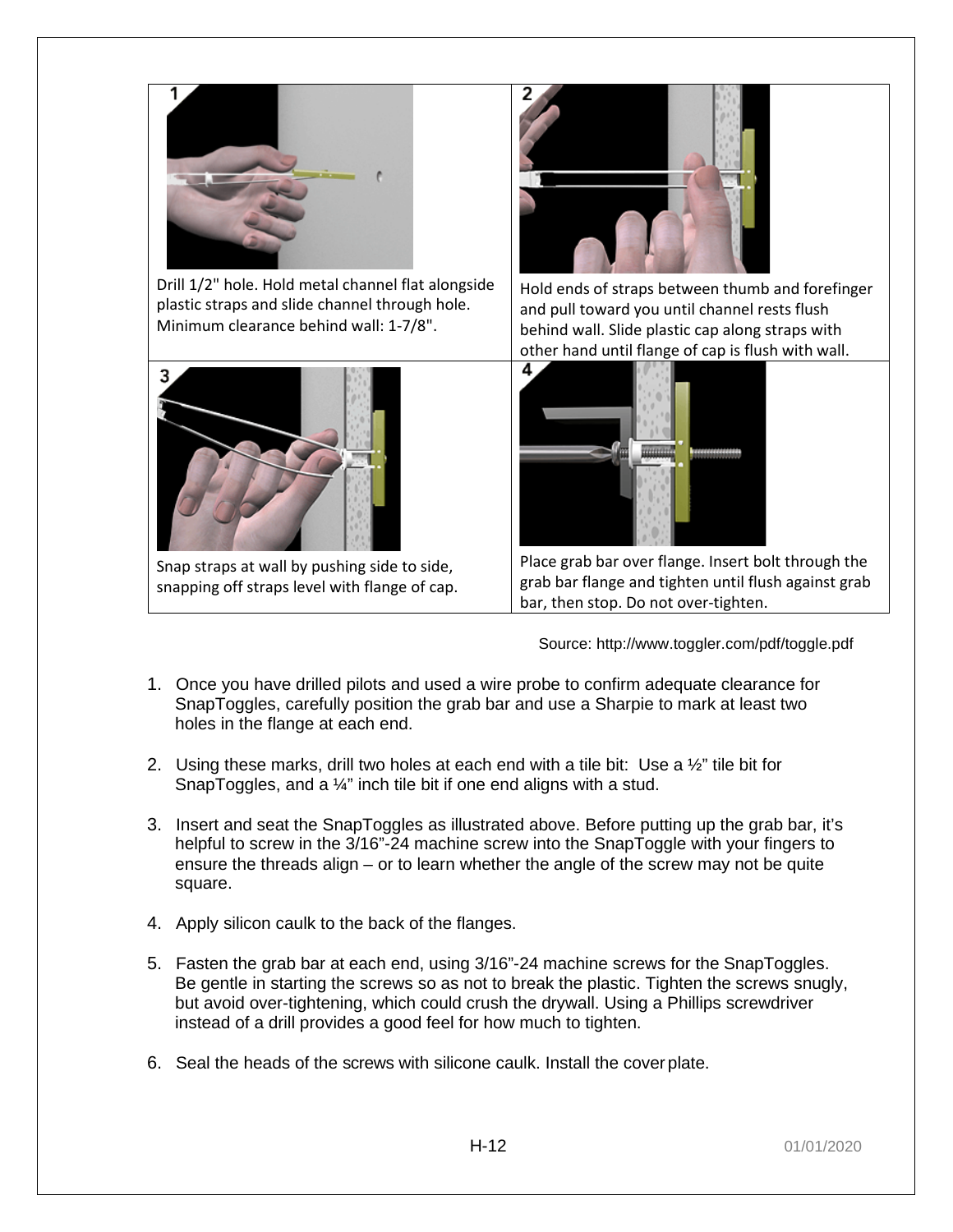# **METHOD 3 - USING WOOD BLOCKING BEHIND THE WALL**

If studs are not present but you can access the backside of the wall, such as cutting out a section of drywall in a closet behind a shower, installing wood backing provides a solid foundation for screws to anchor a grab bar.

- 1. Use a pilot hole or measurements to decide whether this option makes sense by locating on the back side of the wall where the grab bar needs to be anchored.
- 2. Cut out a section of drywall at the right height between two studs. When cutting the drywall make your vertical cut in the middle of a stud so it will be easier to replace.
- 3. Drill pilot holes at each end of the grab bar to confirm the location of the blocking to be installed. Cut a 2x8 to the length equal to the distance between the studs and toe screw this blocking into place for each end of the grab bar.
- 4. Position the grab bar and mark two holes at each end with a Sharpie. Drill these holes with a ¼" tile bit.
- 5. Apply silicon caulk to the back of the grab bar flanges.
- 6. Secure the grab bar using stainless steel screws that are at least 2" long. Don't use screws that will rust. After securing the grab bars, caulk over the screw heads and all around the round mounting bracket with silicone caulk before attaching the cover.
- 7. Go to the back of the wall and verify the screws bit into the blocking.
- 8. Close and repair the wall you opened up.

# **METHOD 4 – FOR A COMPLETE BATHROOM REMODELING**

If you are doing a total bathroom remodel or rebuilding a failing wall, install a substrate or blocking to provide a solid foundation to anchor grab bars. Options include:

- Install ¾" plywood to the wall studs throughout the bathtub area before putting up the drywall or cement board and tile. This will provide suitable support for grab bars in any location.
- Install 2x8 blocking between the studs where grab bars will be installed, before you put up the drywall or cement board and tile.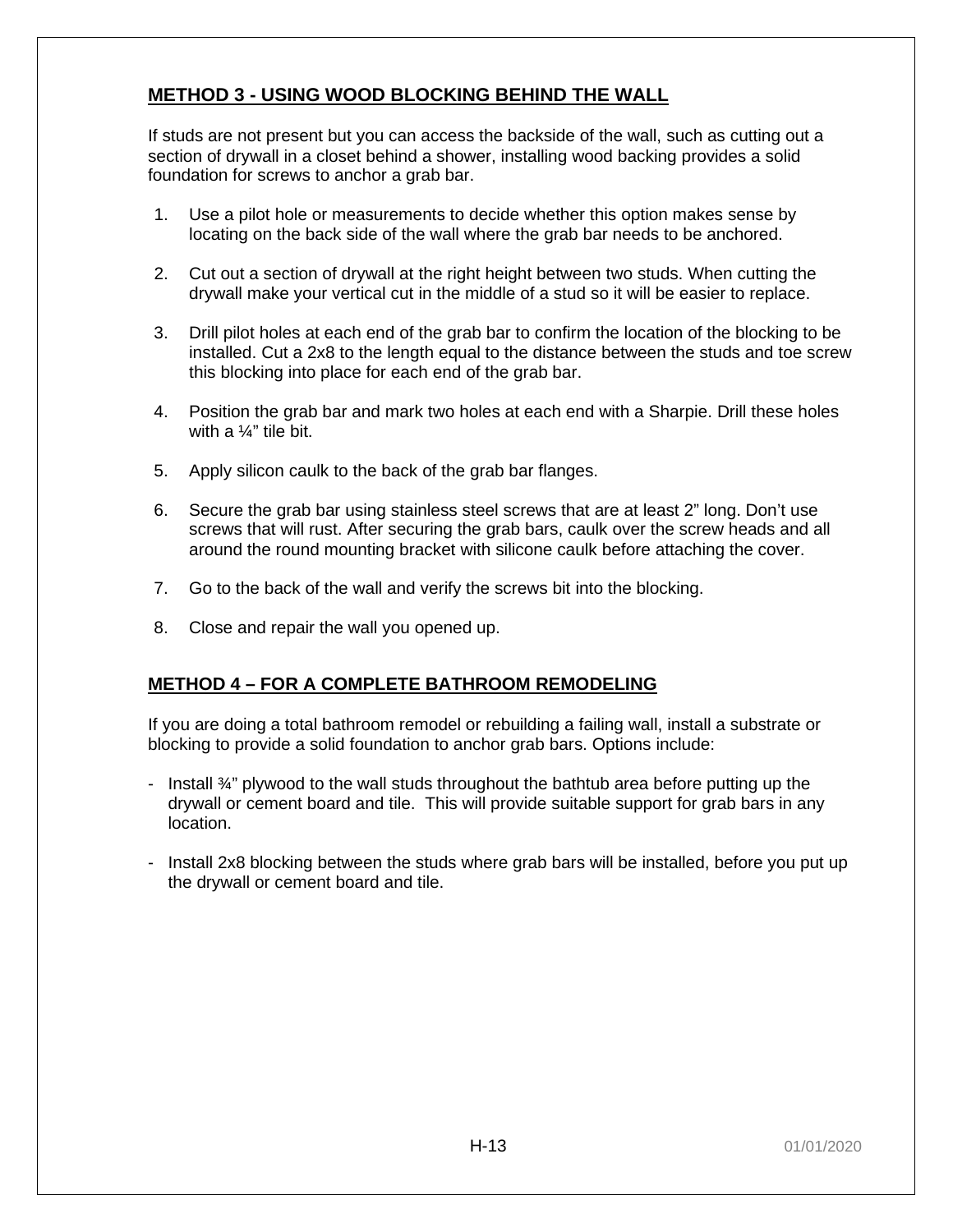# **METHOD 5 - Installing Grab Bars into fiberglass or vinyl shower enclosures**

\*\*\*PLEASE BE ADVISED THAT THIS IS METHOD IS CHALLENGING, CONSULT RT-AFF STAFF\*\*\*

If the vinyl or fiberglass surround is tight against the wall behind, you can treat it just like tile, using either screws to anchor into studs or SnapToggles as a hollow-wall fastener.

If the tub has a vinyl or fiberglass enclosure that stands off the wall  $7/8" - 2"$ , you can use a Solid Mount to anchor the grab bar to studs. Solid Mounts can only be anchored to a stud and require drilling a 2" hole in the fiberglass or vinyl. So, it is vital to confirm that a stud is present for each end of the grab bar.



#### **What's included:**

- 2 each mounting plates with threaded cup.
- 2 each threaded mounting shaft.
- 2 each lag bolt.
- 6 each self-tapping screws.
- 2 each fender washer.
- Solid Mount detailed installation instructions.

### **Tools you'll need:**

- Drill.
- Phillips head screw driver.
- 5/32" & 3/8" drill bit.
- 2"-hole saw.
- Stud finder.
- Level.
- Hacksaw.
- 1/2" socket & ratchet.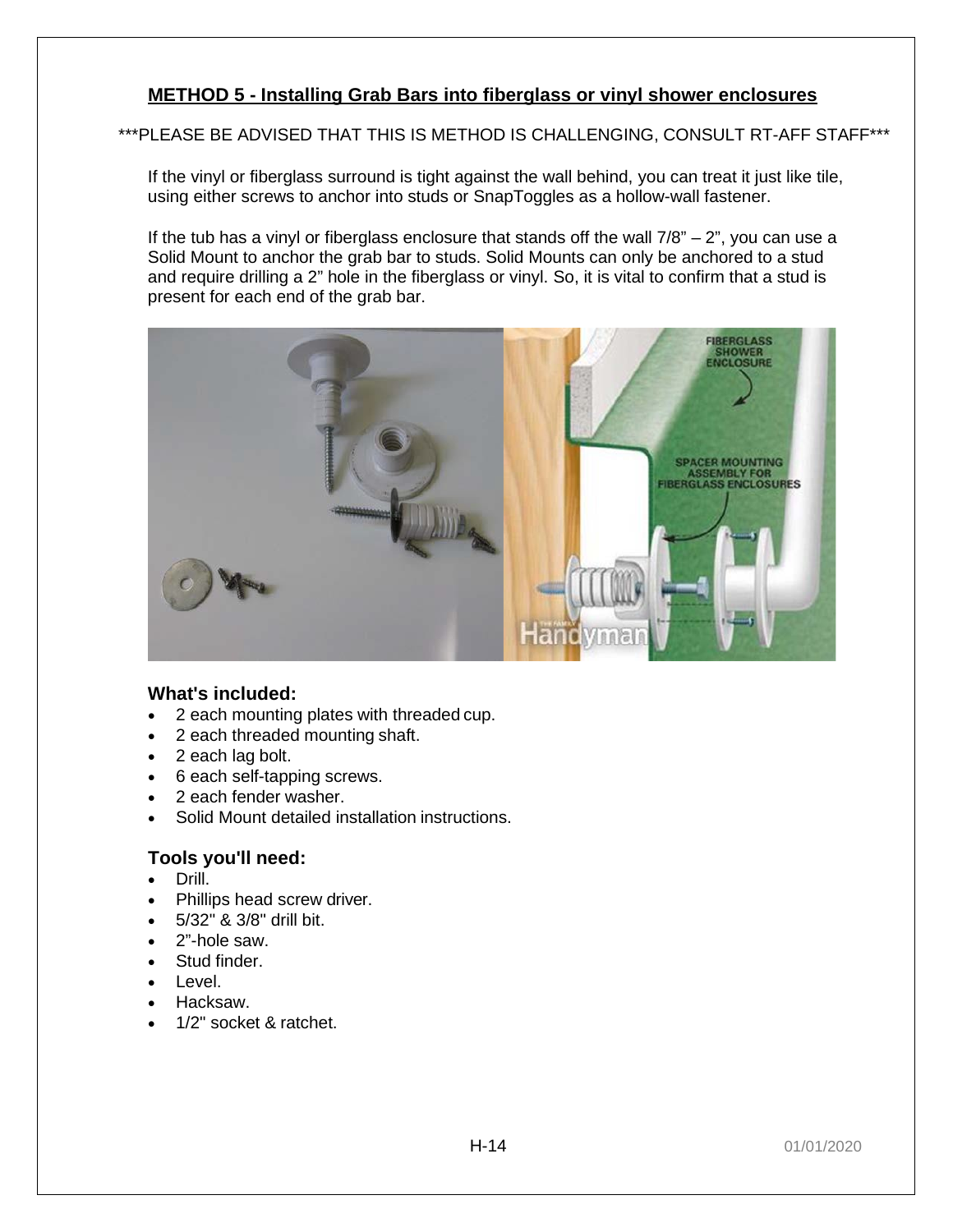#### **Locate the existing studs:**

- 1. Use a stud finder to locate the existing studs above the fiberglass showerwall.
- 2. Mark the center of each stud.
- 3. Use a level and draw a vertical line on the fiberglass wall to show the stud center lines.

**Tip:** Although an electronic stud finder can make it easier, there are other methods of locating the studs. Tap the wall until you hear a solid sound. Use a nail to penetrate the wall board above the fiberglass to insure the stud location. Missed it? Keep trying, wall board is easy to repair.

# **INSTALLATION INSTRUCTIONS FOR THE "SOLID MOUNT"**

#### Determine Location of Studs

- 1. By using a stud finder or nail locate the existing studs at the wallboard above the fiberglass shower wall where the grab bar is to be installed. Mark the center of each stud.
- 2. Using a level, draw a vertical line on the fiberglass wall to show the stud centerlines.

#### Determine Location of Mounting Bracket

- 1. Align center of the mounting flanges on the end of the grab bar with the stud centerline.
- 2. Keeping the grab bar in place, draw a circle around one end of the mounting flange.

#### Installation of Mounting Brackets

- 1. Mark the center of the drawn circle.
- 2. Using the center mark from step 1, drill a 1/8" hole to verify stud location. With the stud location verified, drill a 2" hole in the fiberglass wall with a 2"-holesaw.
- 3. Measure the distance from the stud to the outer surface of the fiberglass wall to determine where to cut the threaded mounting shaft. Cut the threaded mounting shaft to size. (7/8" to 1-1/8" cut off all spacers, 1-1/8" to 1-3/8" cut off 3 spacers, 1-3/8" to 1-5/8" cut off 2 spacers, 1-5/8" to 1-7/8" cut off 1 spacer, 1-7/8" to 2-1/8" leave all spacers).
- 4. Using a 3/16" drill bit, drill a starter hole into the center of the stud making sure you are centered in the 2" hole and the stud.
- 5. Insert the lag bolt with washer into the threaded mounting shaft then into the starter hole and tighten.
- 6. Apply a bead of silicon caulking around the 2" hole. Screw the mounting bracket onto the threaded shaft that is attached to the stud. Tighten the mounting bracket down until it makes contact with the fiberglass shower wall. Wipe off any excess silicon.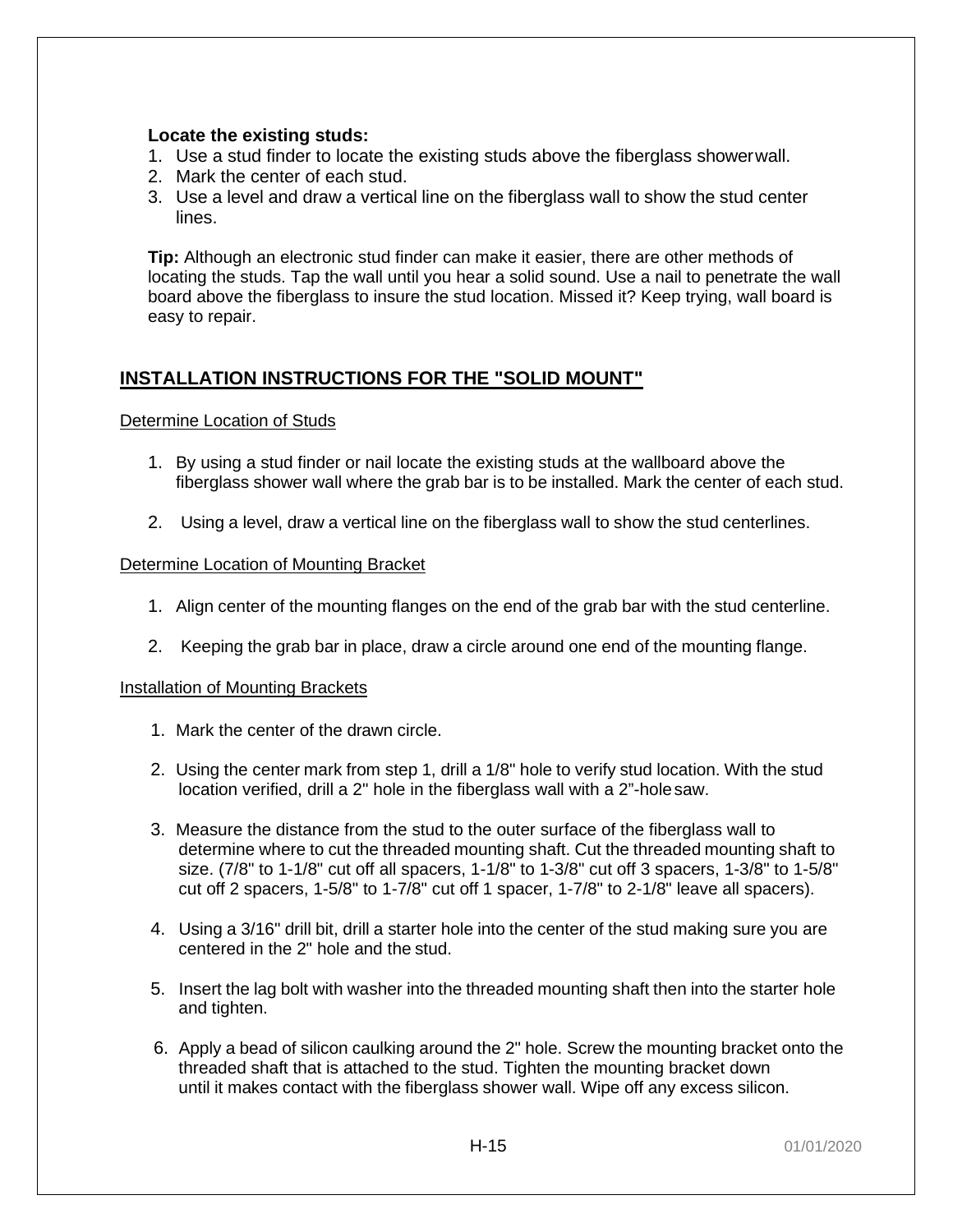- 7. Hold one end of the grab bar on the installed mounting bracket and align the center of the other end of the grab bar mounting flange with the stud centerline on the fiberglass wall.
- 8. Keeping the grab bar in place, draw a line around the mounting flange to show location of the next mounting bracket.
- 9. Repeat steps 1 through 6 for the other grab barflange.

#### Installation of the Grab Bar to the Mounting Brackets

- 1. Hold the grab bar against both mounting brackets and mark the screwholes.
- 2. Using a 5/32" drill bit, drill all the marked holes. While holding the grab bar in place secure the grab bar to the mounting plates using the self-tapping screws provided. HAND TIGHTEN ONLY! (No Power Tools)! Once screws have been installed, DO NOT REMOVE THEM AND INSTALL IN THE SAMEHOLES!

# *OOPS!!! – NEED HELP? See hints below*

• **I marked the holes in the flanges carefully but now they don't align with the holes I drilled in the tile. What happened?**

Try flipping the grab bar 180 degrees, because the flanges may not be symmetrical.

• **I can't get the cover off the flange.**

Check whether the cover attaches to the flange with three "dimples" or by turning to engage three metal tabs. If it has tabs, just rotate the flange to disengage them. If the flange has dimples, strike the edge of the cover with a hammer or something hard, and it should pop off in a few blows. Be careful, the edges may be sharp.

• **I can't get the cover back on the flange.**

Check the orientation, because some covers are not round and must be rotated to align with the flange. Check whether the cover attaches by turning to engage tabs or with "dimples" that clamp onto the flange. If the cover has dimples, you may need to rap the cover to seat it on the flange. If all else fails, you can apply silicon caulk to the inside of the cover to adhere it to the flange – and clean up what oozes out.

• **I drilled one of the holes in the wrong place.**

All holes need to be filled with silicon caulk to prevent moisture intrusion. Usually you can repair a hole with caulk or grout. Sometimes, you may have to break out the old tile and replace with a new one, as close to the original color as possible.

• **I can only get one screw to hit a stud.**

If you can't reposition the grab bar to get two screws into the stud, try using a SnapToggle to anchor the second screw.

• **I got one end of the grab bar on OK but the other end doesn't quite match up.** Usually the holes in the flange provide enough room to make minor adjustments.

Loosen the first end try to get the screws started at the same time at both ends. If this fails, you may need to drill additional holes. Be sure to fill holes with silicon caulk and caulk the back of the flange to prevent moisture intrusion.